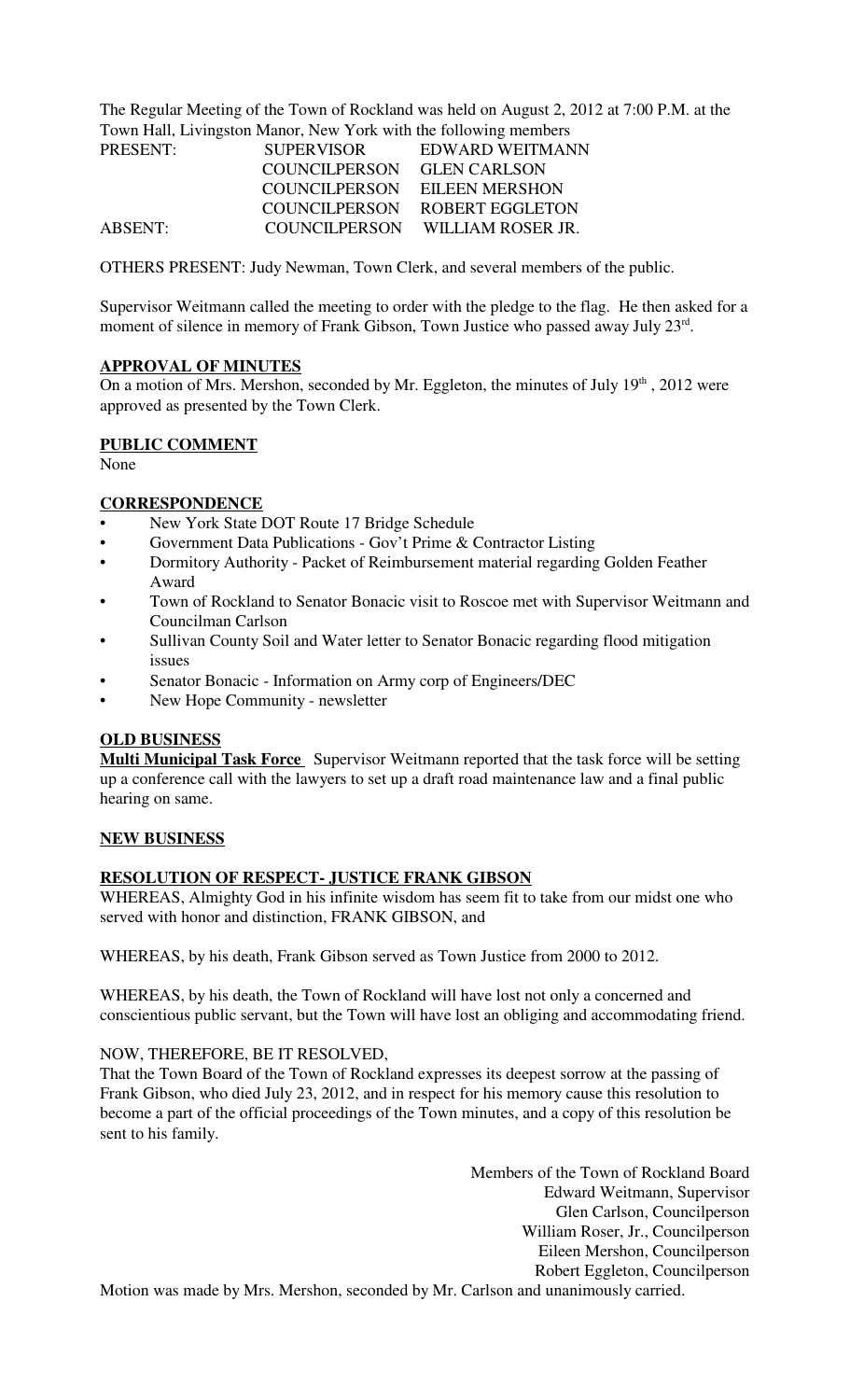# **RESOLUTION - INCREASE TOWN JUSTICE FEINBERG SALARY**

On a motion of Mrs. Mershon, seconded by Mr. Eggleton, the following resolution was ADOPTED - By Roll Call Vote Resulting as follows: Councilperson Carlson AYE, Councilperson Mershon AYE, Councilperson Eggleton AYE, Supervisor Weitmann AYE - RESOLVED - prospectively increase town Justice Peter Feinberg's salary to \$24,744 as of August  $1<sup>st</sup>$  due to the passing of Town Justice Frank Gibson.

A candidate will have to run for Town Justice and take over in January. Until then, the Board has asked former Town Justice Harold Madison to fill in. If he decides to work, the remaining salary from Justice Feinberg will go to Mr. Madison.

**Supervisor Association Meeting of August 1<sup>st</sup> Supervisor Weitmann reported on the meeting.** He advised that they had discussion on the Legislators and there proposed action to create a committee to address law enforcement. The Supervisors unanimously passed a resolution opposing the creation of a law enforcement review panel.

# **RESOLUTION - APPROVAL OF SUPERVISOR'S ASSOCIATION RESOLUTION**

On a motion of Mr. Carlson, seconded by Mrs. Mershon, the following resolution was ADOPTED - VOTE - AYES 4, NAYS 0 - RESOLVED - the Town Board approves of the resolution adopted by the Supervisor's Association to create a law enforcement review panel.

# **RESOLUTION - HIRE CROSSING GUARD**

On a motion of Mr. Eggleton, seconded by Mrs. Mershon, the following resolution was ADOPTED - VOTE - AYES 4, NAYS 0 - RESOLVED - to hire John Ostrander as crossing guard and to hire Gail Moore as alternate crossing guard both at the hourly rate of \$10.51.

## **Town Clerk Monthly Report** was presented.

**Water/Sewer Log** was presented.

**Dog Control Officer Report** was presented.

# **DEPARTMENT HEADS**

No department heads in attendance.

## **APPROVAL OF BILLS**

On a motion of Mrs. Mershon, seconded by Mr. Carlson, the following resolution was ADOPTED - VOTE - AYES-4 NAYS - 0 - RESOLVED to approve the bills on the abstract #15 dated August 2, 2012, in the following amounts:

| General Fund          | #242 to 263 | \$17,783.96 |
|-----------------------|-------------|-------------|
| Highway               | #295 to 310 | 20,730.71   |
| Liv. Manor Sewer      | #129 to 140 | 11,535.45   |
| Liv. Manor Water      | #108 to 120 | 10,414.62   |
| Roscoe Sewer          | #107 to 114 | 6,947.55    |
| Roscoe-Rockland Water | #98 to 109  | 10,279.47   |
| Roscoe Rockland Light | $#28$ to 29 | 275.55      |
|                       |             |             |

## **ADJOURNMENT**

On a motion of Mr. Carslon, seconded by Mrs. Mershon, and carried, the meeting was adjourned at 7:29 P.M.

 $\overline{\phantom{a}}$  ,  $\overline{\phantom{a}}$  ,  $\overline{\phantom{a}}$  ,  $\overline{\phantom{a}}$  ,  $\overline{\phantom{a}}$  ,  $\overline{\phantom{a}}$  ,  $\overline{\phantom{a}}$  ,  $\overline{\phantom{a}}$  ,  $\overline{\phantom{a}}$  ,  $\overline{\phantom{a}}$  ,  $\overline{\phantom{a}}$  ,  $\overline{\phantom{a}}$  ,  $\overline{\phantom{a}}$  ,  $\overline{\phantom{a}}$  ,  $\overline{\phantom{a}}$  ,  $\overline{\phantom{a}}$ 

Respectfully submitted,